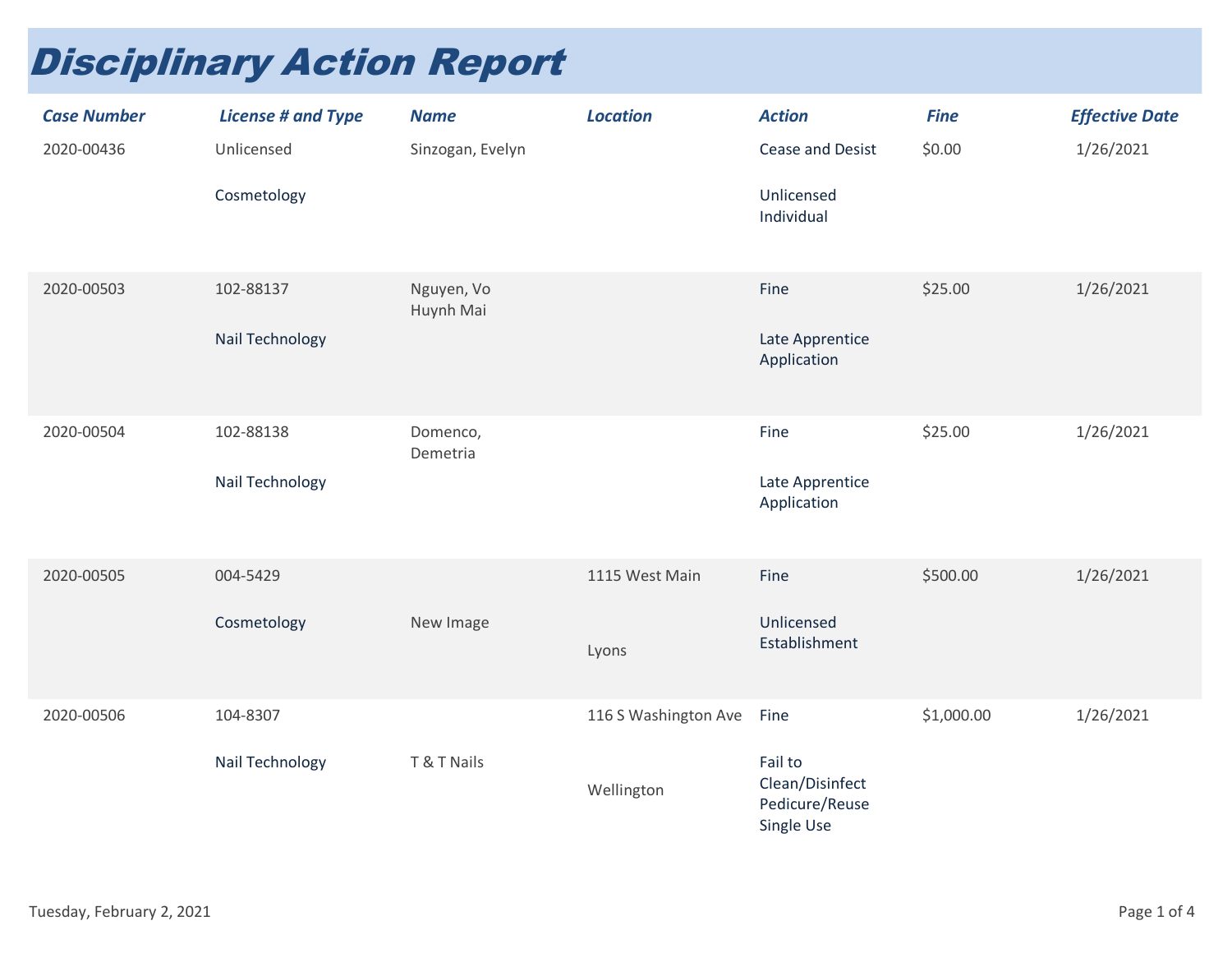| <b>Case Number</b> | <b>License # and Type</b>    | <b>Name</b>                              | <b>Location</b>                       | <b>Action</b>                                                      | <b>Fine</b> | <b>Effective Date</b> |
|--------------------|------------------------------|------------------------------------------|---------------------------------------|--------------------------------------------------------------------|-------------|-----------------------|
| 2020-00507         | 104-7984<br>Nail Technology  | <b>SpaRenity Nails &amp;</b><br>Organics | 10231 W 21st N Ste<br>#103<br>Wichita | Fine<br>Fail to<br>Clean/Disinfect<br>Pedicure/Reuse<br>Single Use | \$1,500.00  | 1/26/2021             |
| 2020-00509         | 100-86169<br>Nail Technology | Negrete,<br>Phoukham Soi                 |                                       | Fine<br>Expired<br>Practitioner<br>License                         | \$250.00    | 1/26/2021             |
| 2020-00510         | 104-8200<br>Nail Technology  | Pearl Nails & Spa                        | 2514 N Summitt St<br>Arkansas City    | Fine<br>Fail to<br>Clean/Disinfect<br>Pedicure/Reuse<br>Single Use | \$1,000.00  | 1/26/2021             |
| 2020-00511         | 100-86607<br>Nail Technology | Dang, Lam Duy                            |                                       | Fine<br>Expired<br>Practitioner<br>License                         | \$250.00    | 1/26/2021             |
| 2020-00512         | 104-6307<br>Nail Technology  | <b>DA-VI Nails</b>                       | 3030 N Rock Rd<br>Wichita             | Fine<br>Single-Use Items-<br>Reusing/Fail to<br>Dispose of         | \$1,000.00  | 1/26/2021             |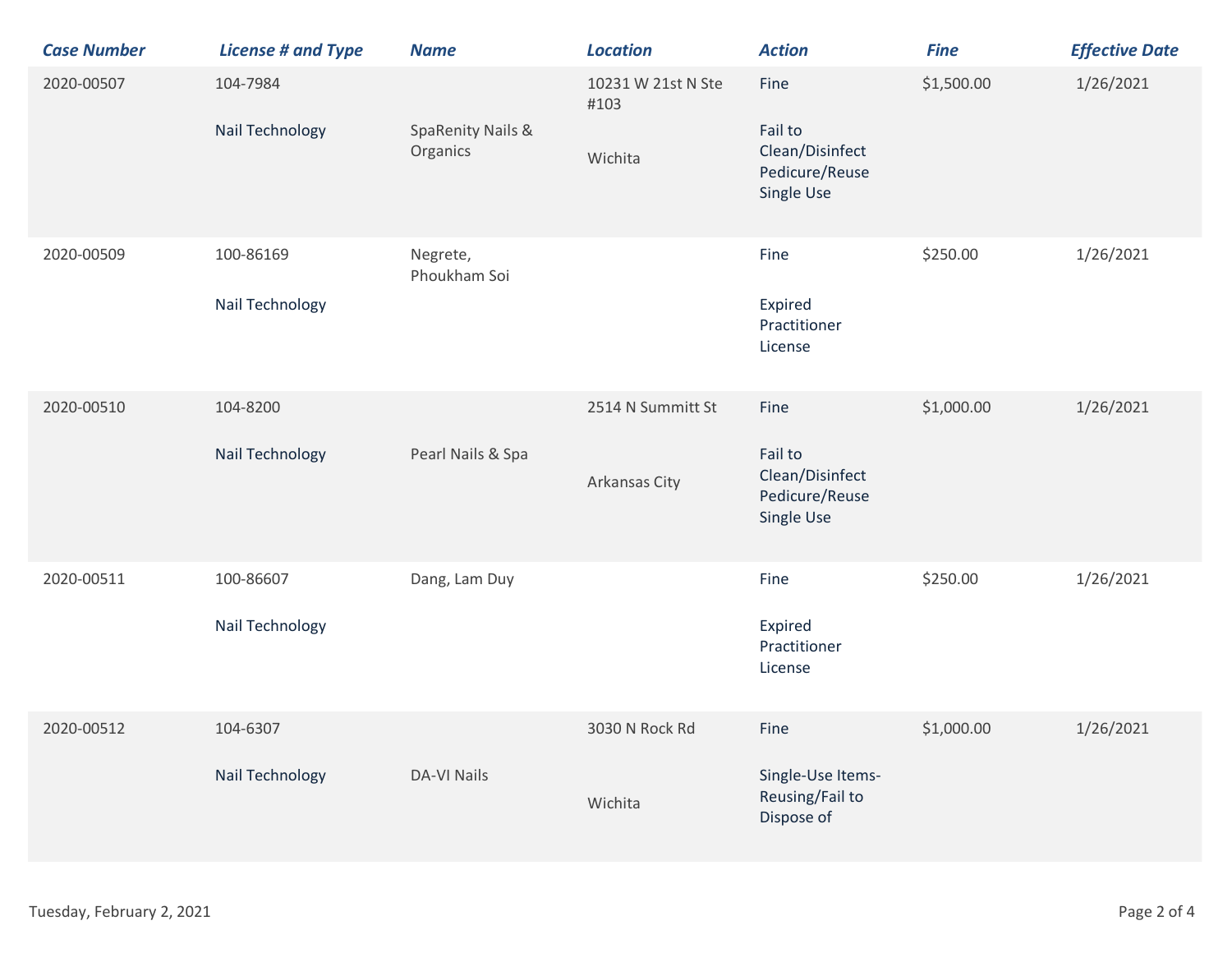| <b>Case Number</b> | <b>License # and Type</b> | <b>Name</b>                                     | <b>Location</b> | <b>Action</b>                                       | <b>Fine</b> | <b>Effective Date</b> |
|--------------------|---------------------------|-------------------------------------------------|-----------------|-----------------------------------------------------|-------------|-----------------------|
| 2020-00513         | 004-100175                |                                                 | 9570 Quivera Rd | Fine                                                | \$500.00    | 1/26/2021             |
|                    | Cosmetology               | <b>Beauty Brands</b>                            | Lenexa          | Fail to<br>Clean/Disinfect<br>Pedicure<br>Equipment |             |                       |
| 2020-00516         | 000-96298                 | Boeckman, Megan                                 |                 | License Suspended                                   | \$0.00      | 1/26/2021             |
|                    | Cosmetology               |                                                 |                 | Failure to Comply<br>with Board Order               |             |                       |
| 2020-00517         | 000-84921                 | Butler, Kristy Anne                             |                 | License Suspended                                   | \$0.00      | 1/26/2021             |
|                    | Cosmetology               |                                                 |                 | Failure to Comply<br>with Board Order               |             |                       |
| 2020-00518         | 000-11764                 | Fliearman, Jessica<br>Christine                 |                 | License Suspended                                   | \$0.00      | 1/26/2021             |
|                    | Cosmetology               |                                                 |                 | Failure to Comply<br>with Board Order               |             |                       |
| 2020-00519         | 005-78                    |                                                 | 12004 W 95th St | Fine                                                | \$500.00    | 1/26/2021             |
|                    | School                    | Entourage<br>Institute of Beauty<br>& Esthetics | Lenexa          | Monthly<br><b>Reporting of Hours</b>                |             |                       |